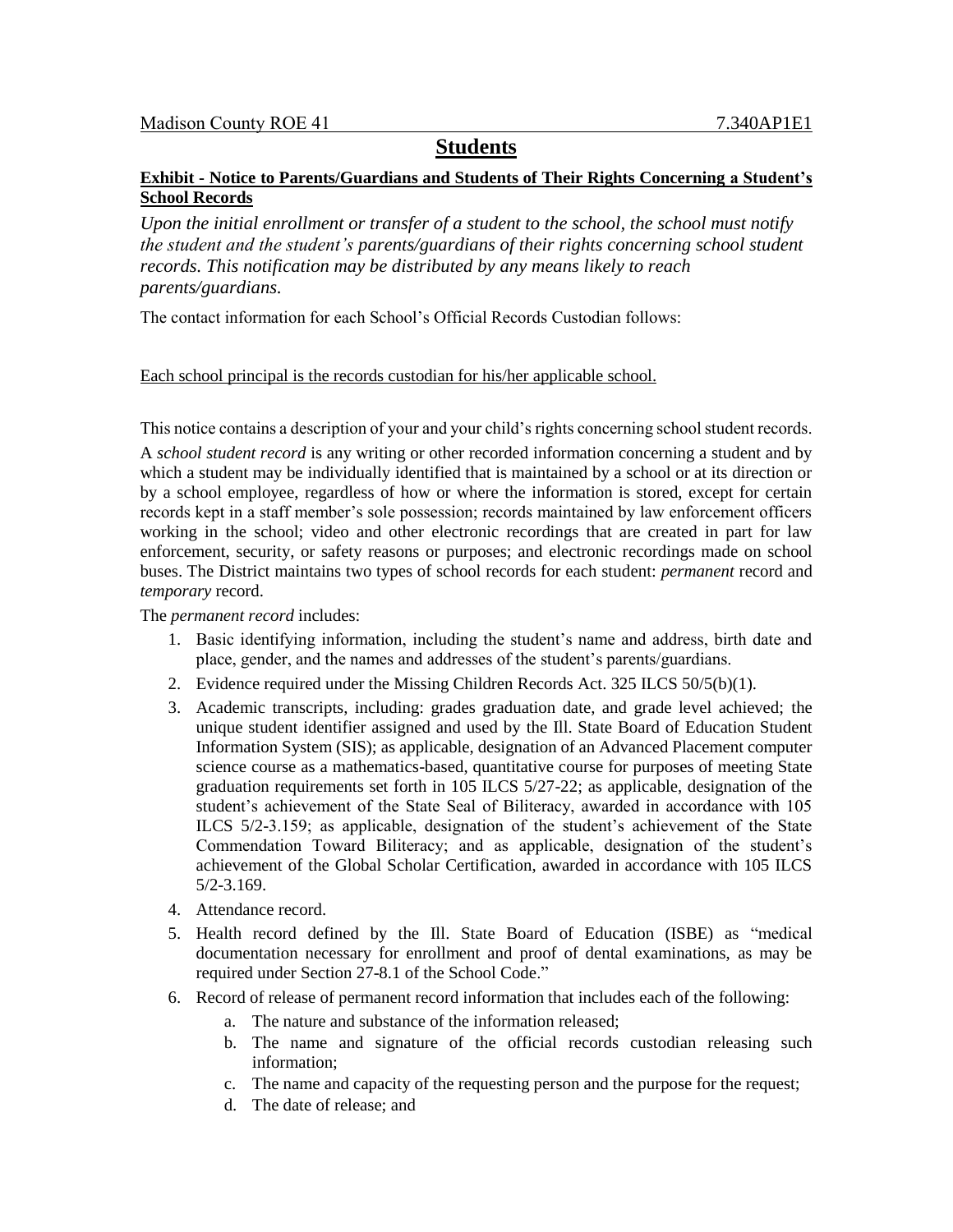- e. A copy of any consent to a release.
- 7. Scores received on all State assessment tests administered at the high school level (that is, grades 9 through 12). 105 ILCS 5/2-3.64a-5.

If not maintained in the *temporary record*, the *permanent record* may include:

- 1. Honors and awards received.
- 2. Information concerning participation in school-sponsored activities or athletics, or offices held in school-sponsored organizations.

All information not required to be kept in the student permanent record is kept in the student *temporary record* and must include:

- 1. Record of release of temporary record information that includes the same information as listed above for the record of release of permanent records.
- 2. Scores received on the State assessment tests administered in the elementary grade levels (that is, kindergarten through grade 8).
- 3. Completed home language survey.
- 4. Information regarding serious disciplinary infractions (that is, those involving drugs, weapons, or bodily harm to another) that resulted in expulsion, suspension, or the imposition of punishment or sanction.
- 5. Any final finding report received from a Child Protective Service Unit provided to the school under the Abused and Neglected Child Reporting Act; no report other than what is required under Section 8.6 of that Act (325 ILCS 5/8.6) shall be placed in the student record.
- 6. Health-related information, defined by the ISBE as "current documentation of a student's health information, not otherwise governed by the Mental Health and Developmental Disabilities Confidentiality Act or other privacy laws, which includes identifying information, health history, results of mandated testing and screenings, medication dispensation records and logs, e.g., glucose readings, long-term medications administered during school hours, and other health-related information that is relevant to school participation, e.g., nursing services plan, failed screenings, yearly sports physical exams, interim health histories for sports."
- 7. Accident report, defined by the ISBE as "documentation of any reportable student accident that results in an injury to a student, occurring on the way to or from school or on school grounds, at a school athletic event or when a student is participating in a school program or school-sponsored activity or on a school bus and that is severe enough to cause the student not to be in attendance for one-half day or more or requires medical treatment other than first aid. The accident report shall include identifying information, nature of injury, days lost, cause of injury, location of accident, medical treatment given to the student at the time of the accident, or whether the school nurse has referred the student for a medical evaluation, regardless of whether the parent, guardian or student (if 18 years or older) or an unaccompanied homeless youth … has followed through on that request."
- 8. Any documentation of a student's transfer, including records indicating the school or school district to which the student transferred.
- 9. Completed course substitution form for any student who, when under the age of 18, is enrolled in vocational and technical course as a substitute for a high school or graduation requirement.
- 10. Information contained in related service logs maintained by the District for a student with an individualized education program under 105 ILCS 5/14-8.02f(d), amended by P.A. 101- 643, including for speech and language services, occupational therapy services, physical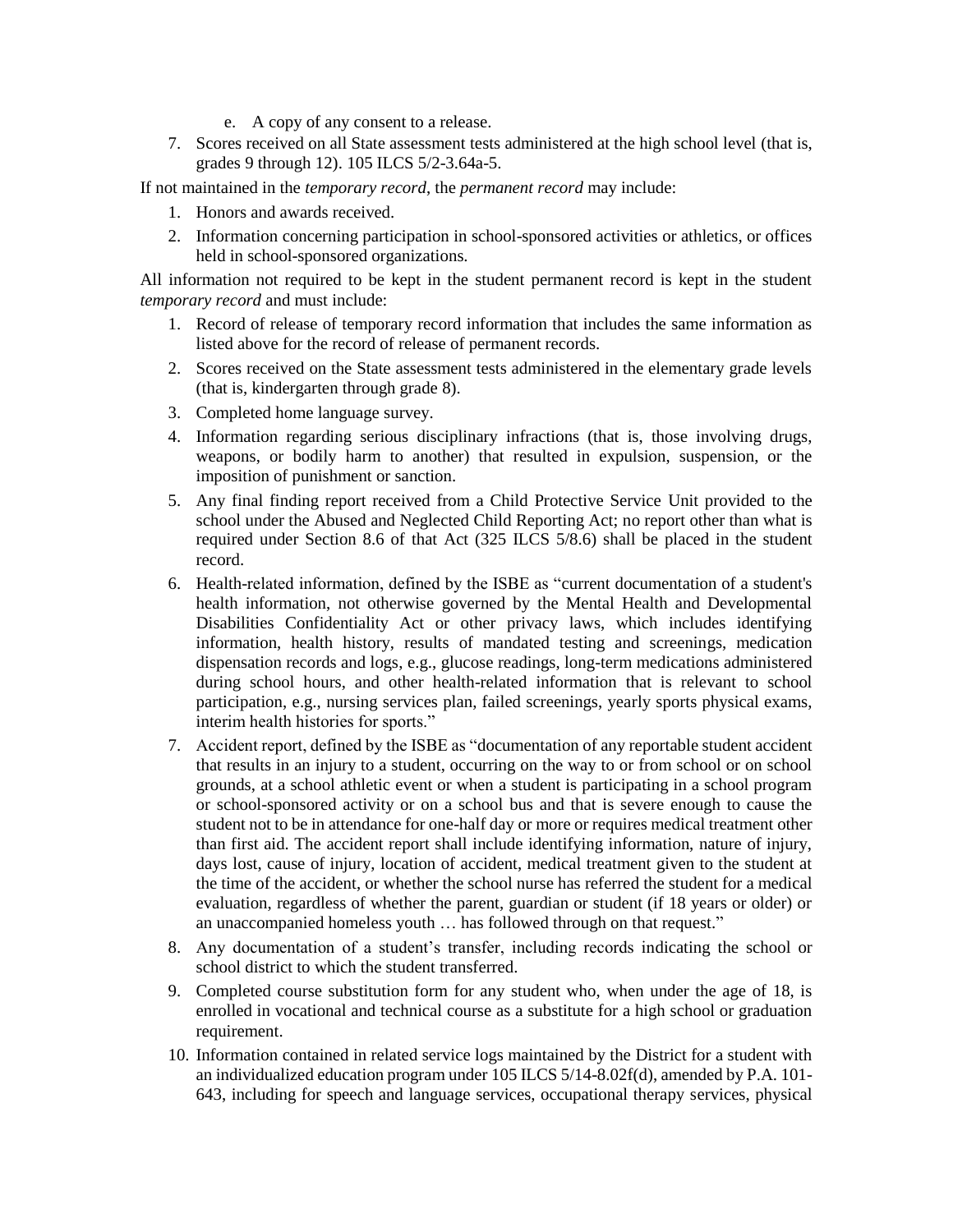therapy services, school social work services, school counseling services, school psychology services, and school nursing services.

The temporary record may include:

- 1. Family background information
- 2. Intelligence test scores, group and individual
- 3. Aptitude test scores
- 4. Reports of psychological evaluations, including information on intelligence, personality and academic information obtained through test administration, observation, or interviews
- 5. Elementary and secondary achievement level test results
- 6. Participation in extracurricular activities, including any offices held in school-sponsored clubs or organizations
- 7. Honors and awards received
- 8. Teacher anecdotal records
- 9. Other disciplinary information
- 10. Special education records
- 11. Records associated with plans developed under section 504 of the Rehabilitation Act of 1973
- 12. Verified reports or information from non-educational persons, agencies, or organizations of clear relevance to the student's education

The Family Educational Rights and Privacy Act (FERPA) and the Ill. School Student Records Act (ISSRA) afford parents/guardians and students over 18 years of age (*eligible students*) certain rights with respect to the student's school records. They are:

**1. The right to inspect and copy the student's education records within 10 business days after the date the District receives a request for access.**

The degree of access a student has to his or her records depends on the student's age. Students less than 18 years of age have the right to inspect and copy only their permanent record. Students 18 years of age or older have access and copy rights to both permanent and temporary records. Parents/guardians or students should submit to the Building Principal (or appropriate school official) a written request that identifies the record(s) they wish to inspect. The Principal will make arrangements for access and notify the parent(s)/guardian(s) or student of the time and place where the records may be inspected. The District may extend the response timeline to 15 business days in accordance with ISSRA. The District charges \$.35 per page for copying but no one will be denied their right to copies of their records for inability to pay this cost.

These rights are denied to any person against whom an order of protection has been entered concerning a student. 105 ILCS 5/10-22.3c and 10/5a; 750 ILCS 60/214(b)(15).

**2. The right to request the amendment of the student's education records that the parent(s)/ guardian(s) or eligible student believes are inaccurate, irrelevant, or improper.**

Parents/guardians or eligible students may ask the District to amend a record that they believe is inaccurate, irrelevant, or improper. They should write the Building Principal or the Official Records Custodian, clearly identify the record they want changed, and specify the reason.

If the District decides not to amend the record as requested by the parents/guardians or eligible student, the District will notify the parents/guardians or eligible student of the decision and advise him or her of their right to a hearing regarding the request for amendment. Additional information regarding the hearing procedures will be provided to the parent(s)/guardian(s) or eligible student when notified of the right to a hearing.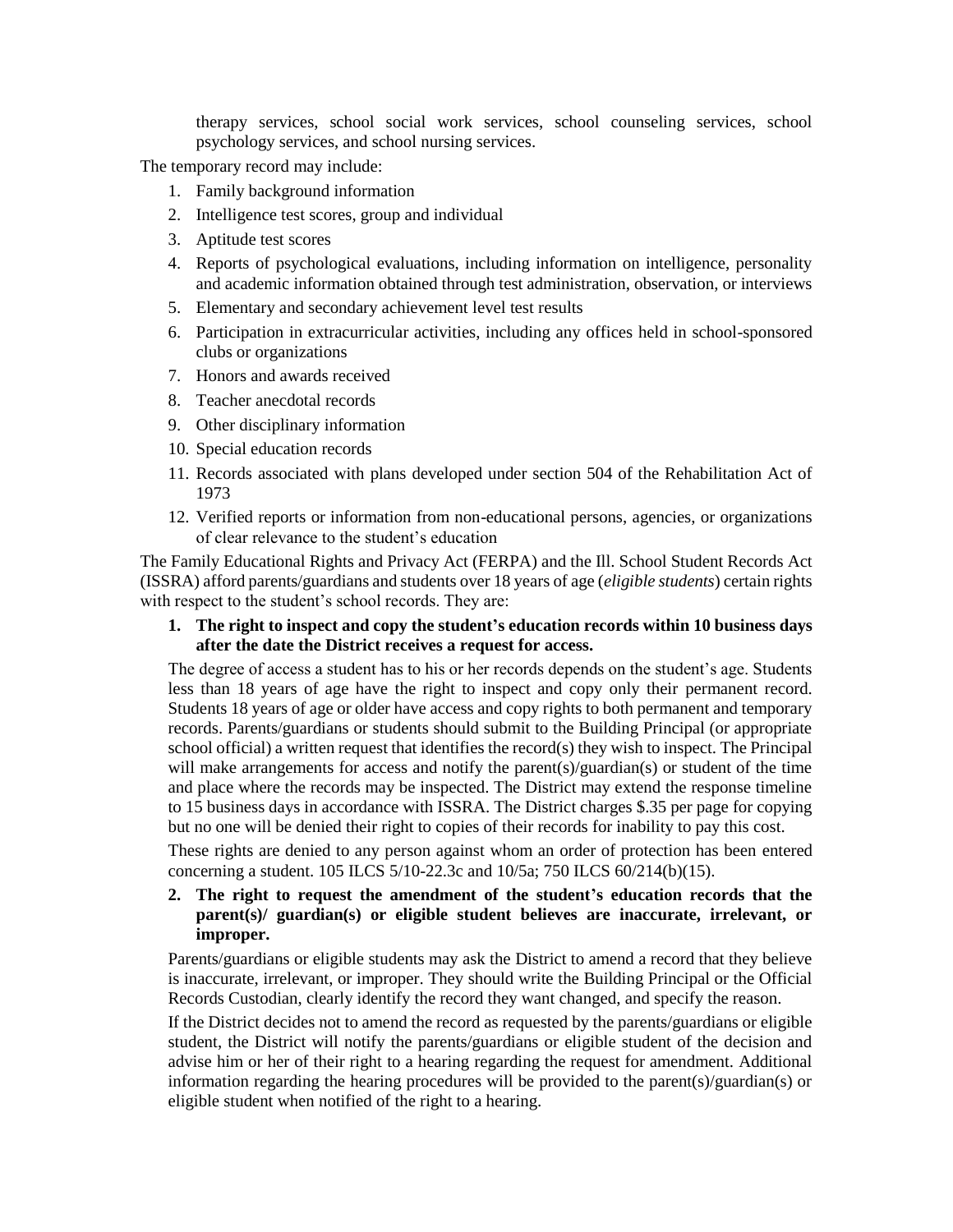### **3. The right to permit disclosure of personally identifiable information contained in the student's education records, except to the extent that the FERPA or ISSRA authorizes disclosure without consent.**

Disclosure without consent is permitted to school officials with legitimate educational or administrative interests. A school official is a person employed by the District as an administrator, supervisor, instructor, or support staff member (including health or medical staff and law enforcement unit personnel); a person serving on the School Board. A school official may also include a volunteer, contractor, or consultant who, while not employed by the school, performs an institutional service or function for which the school would otherwise use its own employees and who is under the direct control of the school with respect to the use and maintenance of personally identifiable information from education records (such as an attorney, auditor, medical consultant, therapist, or educational technology vendor); or any parents/guardians or student serving on an official committee, such as a disciplinary or grievance committee, or assisting another school official in performing his or her tasks. Individual board members do not have a right to see student records merely by virtue of their office unless they have a current demonstrable educational or administrative interest in the student and seeing his or her record(s) would be in furtherance of the interest.

A school official has a legitimate educational interest if the official needs to review an education record in order to fulfill his or her professional responsibility or contractual obligations with the District.

Upon request, the District discloses education records without consent to officials of another school district in which a student has enrolled or intends to enroll, as well as to any person as specifically required by State or federal law. Before information is released to these individuals, the parents/guardians will receive prior written notice of the nature and substance of the information, and an opportunity to inspect, copy, and challenge such records.

When a challenge is made at the time the student's records are being forwarded to another school to which the student is transferring, there is no right to challenge: (1) academic grades, or (2) references to expulsions or out-of-school suspensions.

Disclosure is also permitted without consent to: any person for research, statistical reporting or planning, provided that no student or parent(s)/guardian(s) can be identified; any person named in a court order; appropriate persons if the knowledge of such information is necessary to protect the health or safety of the student or other persons; and juvenile authorities when necessary for the discharge of their official duties who request information before adjudication of the student.

#### **4. The right to a copy of any school student record proposed to be destroyed or deleted.**

The permanent record is maintained for at least 60 years after the student transfers, graduates, or permanently withdraws. The temporary record is maintained for at least five years after the student transfers, graduates, or permanently withdraws. Temporary records that may be of assistance to a student with a disability who graduates or permanently withdraws, may, after five years, be transferred to the parent(s)/guardian(s) or to the student, if the student has succeeded to the rights of the parent(s)/guardian(s). Student temporary records are reviewed every four years or upon a student's change in attendance centers, whichever occurs first.

## **5. The right to prohibit the release of directory information concerning the parent's/ guardian's child.**

Throughout the school year, the District may release directory information regarding its students, limited to:

Name Address Grade level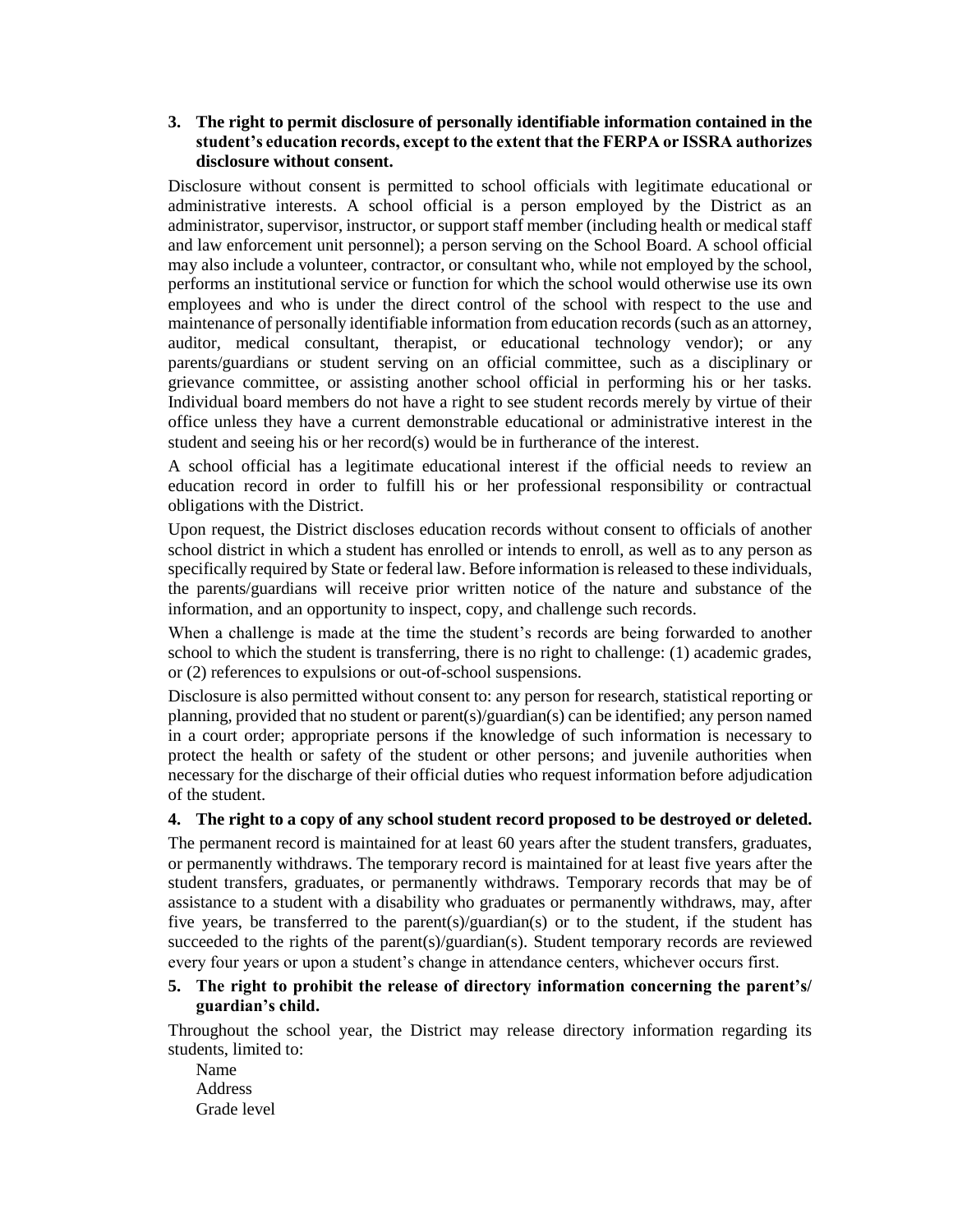Birth date and place

Parent(s)'/guardian(s)' names, addresses, electronic mail addresses, and telephone numbers

Photographs, videos, or digital images used for informational or news-related purposes (whether by a media outlet or by the school) of a student participating in school or school-sponsored activities, organizations, and athletics that have appeared in school publications, such as yearbooks, newspapers, or sporting or fine arts programs Academic awards, degrees, and honors

Information in relation to school-sponsored activities, organizations, and athletics Major field of study

Period of attendance in school

*Any parent/guardian or eligible student may prohibit the release of any or all of the above information by delivering a written objection to the Building Principal within 30 days of the date of this notice. No directory information will be released within this time period, unless the parent/guardian or eligible student is specifically informed otherwise.*

No photograph highlighting individual faces is allowed for commercial purposes, including solicitation, advertising, promotion or fundraising without the prior, specific, dated and written consent of the parent or student, as applicable; and no image on a school security video recording shall be designated as directory information.

**6. The right to request that military recruiters or institutions of higher learning not be granted access to your secondary school student's name, address, and telephone numbers without your prior written consent.**

Federal law requires a secondary school to grant military recruiters and institutions of higher learning, upon their request, access to secondary school students' names, addresses, and telephone numbers, unless the student's parent/guardian, or a student who is 18 years of age or older, submits a written request that the information not be released without the prior written consent of the parent/guardian or eligible student. If you wish to exercise this option, notify the Building Principal where your student is enrolled for further instructions.

- **7. The right contained in this statement: No person may condition the granting or withholding of any right, privilege or benefits or make as a condition of employment, credit, or insurance the securing by any individual of any information from a student's temporary record which such individual may obtain through the exercise of any right secured under State law.**
- **8. The right to file a complaint with the U.S. Dept. of Education concerning alleged failures by the District to comply with the requirements of FERPA.**

The name and address of the Office that administers FERPA is:

U.S. Department of Education Student Privacy Policy Office 400 Maryland Avenue, SW Washington DC 20202-8520